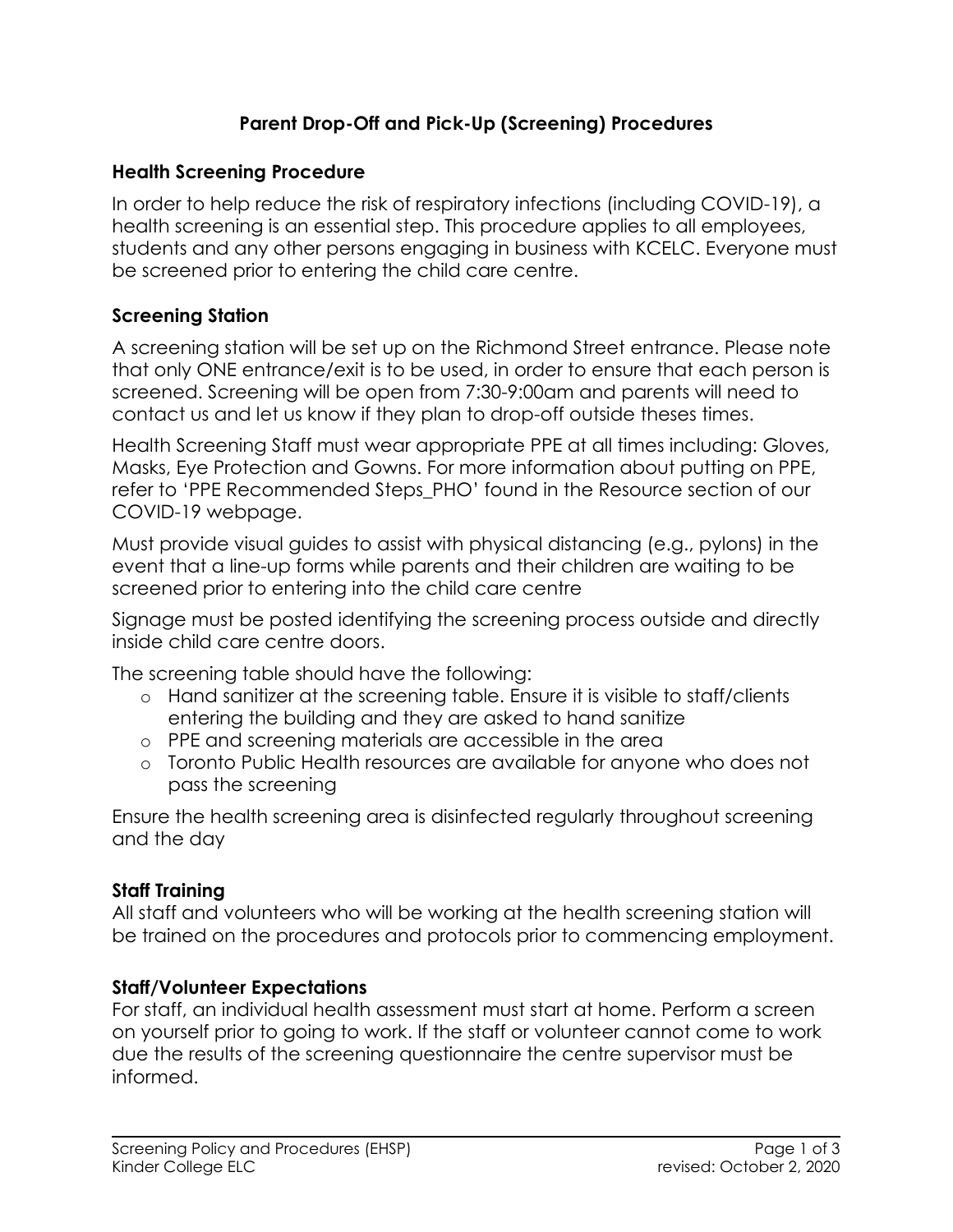### **Screening Procedure**

Every staff, child volunteers and visitor must be screened prior to being admitted into the KCELC. Staff must follow the screening checklist for each person and record the outcome (pass or fail).

Health screening questions are for the parent/guardian to answer on their and their child's behalf, and for staff/volunteers. Where possible, daily screening should be done electronically (via online form) prior to arrival at the child care setting. Where operationally feasible, include temperature checks as part of screening.

Parents/guardians are not permitted past the health screening designated area to ensure physical distancing. Only one parent/guardian is permitted into the screening area.

Staff/volunteers are not permitted past the health screening area until they have passed the screening and have been cleared to enter the child care centre.

Parents/guardians are not permitted into the KCELC.

Children who cannot walk must bring strollers to the screening area to enter the child care centre.

Only the children and staff/volunteers will have their temperature taken, not parents/ guardians as they are not permitted inside KCELC. Thermometers are to be disinfected after each use.

Staff and volunteers should continue to self-monitor themselves and monitor children in care throughout the shift. Any symptoms must immediately be reported to the centre supervisor.

Screeners should take appropriate precautions when screening, including maintaining physical distancing of at least 6ft/2 meters whenever possible.

Health Screening Staff must wear appropriate PPE at all times including: Gloves, Masks, Eye Protection and Gowns.

# **Questions for Staff and families**

Greet everyone into the child care centre with a friendly, calm manner. Request that only ONE parent/guardian enters the centre with the child, and request they both use hand sanitizer.

"Good morning/afternoon. As you are aware COVID-19 continues to evolve, as a result we are conducting active screening for potential risks of COVID-19 for everyone who enters the location. The screening will ensure the safety and wellbeing of staff, children and families"

Ask the questions on the most recent Health Screening Questionnaire. For more information about the questionnaire, please refer to 'COVID-19 Child Screening